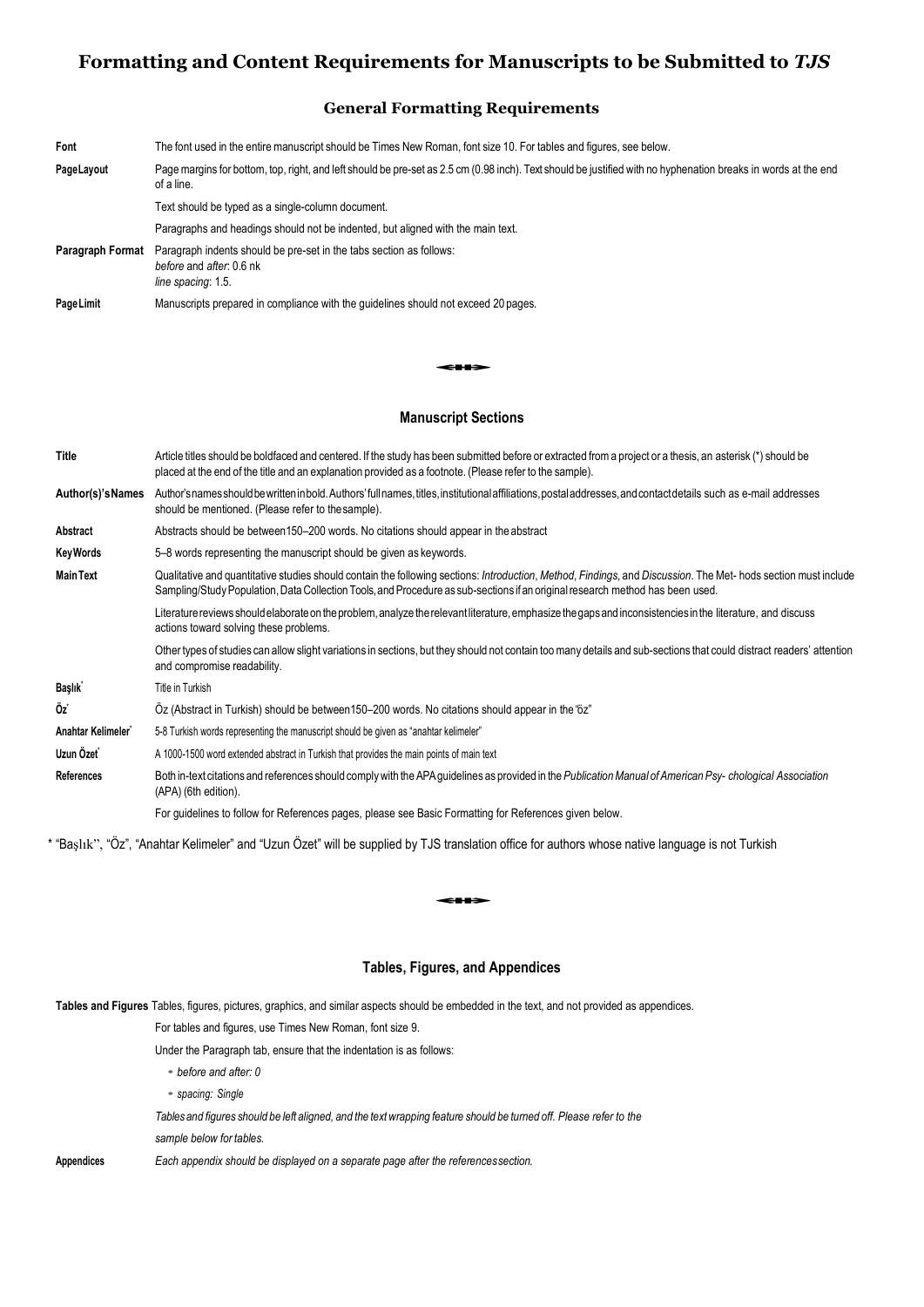## **Format for Titles and Headings**

| <b>TitlesandHeadings</b>           | The initial letter of headings at all levels should be capitalized (and, with, of, and the are always typed in small letters.<br>These words should be capitalized when they appear as the first words in headings). Headings for     |
|------------------------------------|---------------------------------------------------------------------------------------------------------------------------------------------------------------------------------------------------------------------------------------|
|                                    | tables and figures should be formatted accordingly.                                                                                                                                                                                   |
| Main Titles (Level 1)              | The title of the manuscript and main headings (Method, Findings, and Discussion) should be centered and boldfaced.                                                                                                                    |
|                                    | There is no need to provide a title for the introduction section.                                                                                                                                                                     |
| Secondary Headings (Level 2)       | These should be boldfaced and aligned to the left. They should be separated from the previous paragraph by one line spacing.                                                                                                          |
| <b>Tertiary Headings (Level 3)</b> | These should be boldfaced and aligned to the left. They should be followed by a colon and then the text. They do not need to be separated<br>from the previous paragraph by line spacing.                                             |
|                                    | Quaternary Headings (Level 4) These should be boldfaced, italicized, and aligned to the left. They should be followed by a column and then the text.<br>They do not need to be separated from the previous paragraph by line spacing. |
| <b>Quinary Headings (Level 5)</b>  | These should be italicized and aligned to the left. They should be followed by a column and then the text. They do not need to be separated<br>from the previous paragraph by line spacing.                                           |
|                                    | More than five levels of headings are not advisable.                                                                                                                                                                                  |
| <b>Table and Figure Headings</b>   | Table and figure numbers should be typed in normal as "Table 1" or "Figure 1" Table and figure                                                                                                                                        |
|                                    | headings should be in italics.                                                                                                                                                                                                        |
|                                    |                                                                                                                                                                                                                                       |
|                                    |                                                                                                                                                                                                                                       |
|                                    |                                                                                                                                                                                                                                       |
|                                    |                                                                                                                                                                                                                                       |

## **References**

| In-text citations         | Use and in in-text citations between authors' names, instead of an ampersand (&).                                   |  |  |  |
|---------------------------|---------------------------------------------------------------------------------------------------------------------|--|--|--|
|                           | Ex:                                                                                                                 |  |  |  |
|                           | Arpaci and Kuyu's (2000) research  (no apostrophe in parenthesis)                                                   |  |  |  |
|                           | (Arpaci & Kuyu, 2010, p. 72)                                                                                        |  |  |  |
|                           | (Arpaci, Kuyu, & Huysuz, 2000, pp. 12-13)                                                                           |  |  |  |
|                           | For details please refer to <b>Basic Citation Formats</b> in the table below                                        |  |  |  |
| <b>Order of citations</b> | Citations should be arranged in alphabetical order.                                                                 |  |  |  |
|                           | Ex:                                                                                                                 |  |  |  |
|                           | (Arpaci, 2013; Arpaci & Kuyu, 2010, p. 15; Karman, 2000, 2004, 2010; Zengin, Warrant, Guner, Aykut, & Karpat, 2013) |  |  |  |
| Secondary sources         | A secondary source (one quoted from another source) should be cited as follows:                                     |  |  |  |
|                           | Ex:                                                                                                                 |  |  |  |

(Torgerson, 1958, pp. 1-8 as cited in Baykul, 2000)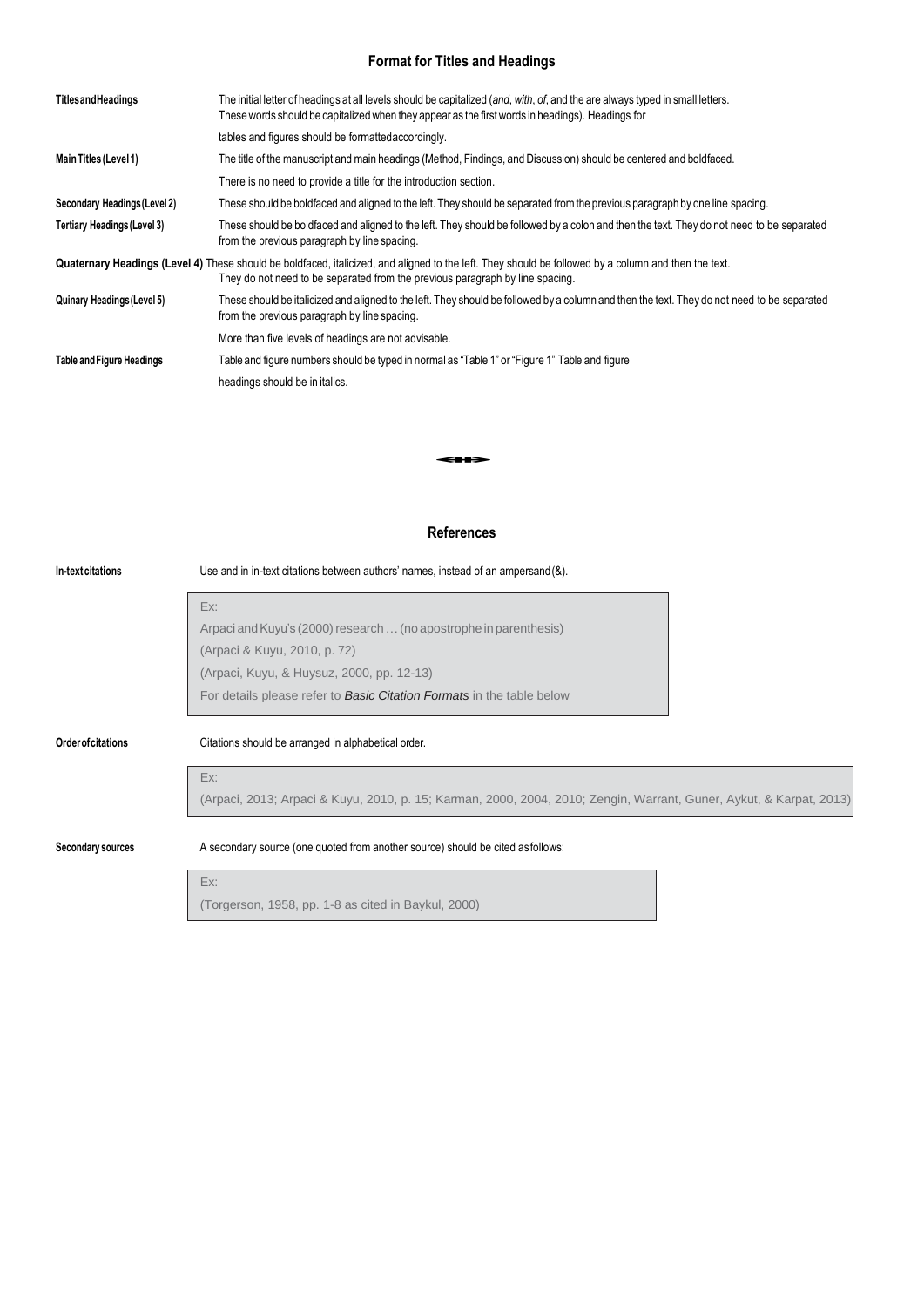## **Basic Citation Formats**

| Type of citation                                         | In-text citation                                                            | <b>Subsequent in-text citations</b> | <b>First citation in parentheses</b>                                                                     | Subsequent citations in<br>parentheses |
|----------------------------------------------------------|-----------------------------------------------------------------------------|-------------------------------------|----------------------------------------------------------------------------------------------------------|----------------------------------------|
| One author                                               | <b>Walker (2007)</b>                                                        | <b>Walker (2007)</b>                | (Walker, 2007)                                                                                           | (Walker, 2007)                         |
| <b>Two authors</b>                                       | Walker and Allen (2004)                                                     | Walker and Allen (2004)             | (Walker & Allen, 2004)                                                                                   | (Walker & Allen, 2004)                 |
| Three authors                                            | Bradley, Ramirez, and Soo<br>(1999)                                         | Bradley et al. (1999)               | (Bradley, Ramirez, & Soo,<br>1999)                                                                       | (Bradley et al., 1999)                 |
| <b>Four authors</b>                                      | Bradley, Ramirez, Soo, and<br>Walsh (2006)                                  | Bradley et al. (2006)               | (Bradley, Ramirez, Soo ve<br>Walsh, 2006)                                                                | (Bradley et al., 2006)                 |
| <b>Five authors</b>                                      | Walker, Allen, Bradley, Rami-<br>rez, Walker, and Soo (2008)                | Walker et al. (2008)                | (Walker, Allen, Bradley, Rami-<br>rez, Walker, & Soo, 2008)                                              | (Walker et al., 2008)                  |
| Six and more authors                                     | Wasserstein et al. (2005)                                                   | Wasserstein et al. (2005)           | (Wasserstein et al., 2005)                                                                               | (Wasserstein ve ark., 2005)            |
| Abbreviation of institutions (for<br>commonly used ones) | Organization for Economic<br>Co-operation and Develop-<br>ment (OECD, 2003) | OECD (2003)                         | (Organization for Economic<br>Co-operation and Develop- (Wasserstein et al., 2005)<br>ment [OECD], 2003) |                                        |
|                                                          |                                                                             |                                     |                                                                                                          |                                        |
|                                                          |                                                                             | ---                                 |                                                                                                          |                                        |
|                                                          |                                                                             |                                     |                                                                                                          |                                        |

## **Other Guidelines**

**Emphasis** Do not use boldfaced characters in text. Emphasis should be expressed using quotation marks ("") or *italics*.

Listing Lists in text should be horizontal and not vertical. Further, the list should use Roman numeral ((i), (ii), and so on), not Arabic (1, 2).

Direct Quotations **Direct quotes should be left-indented from the main text and typed in 9-point font. They need not be italicized. Please refer to the sample manuscript for** examples.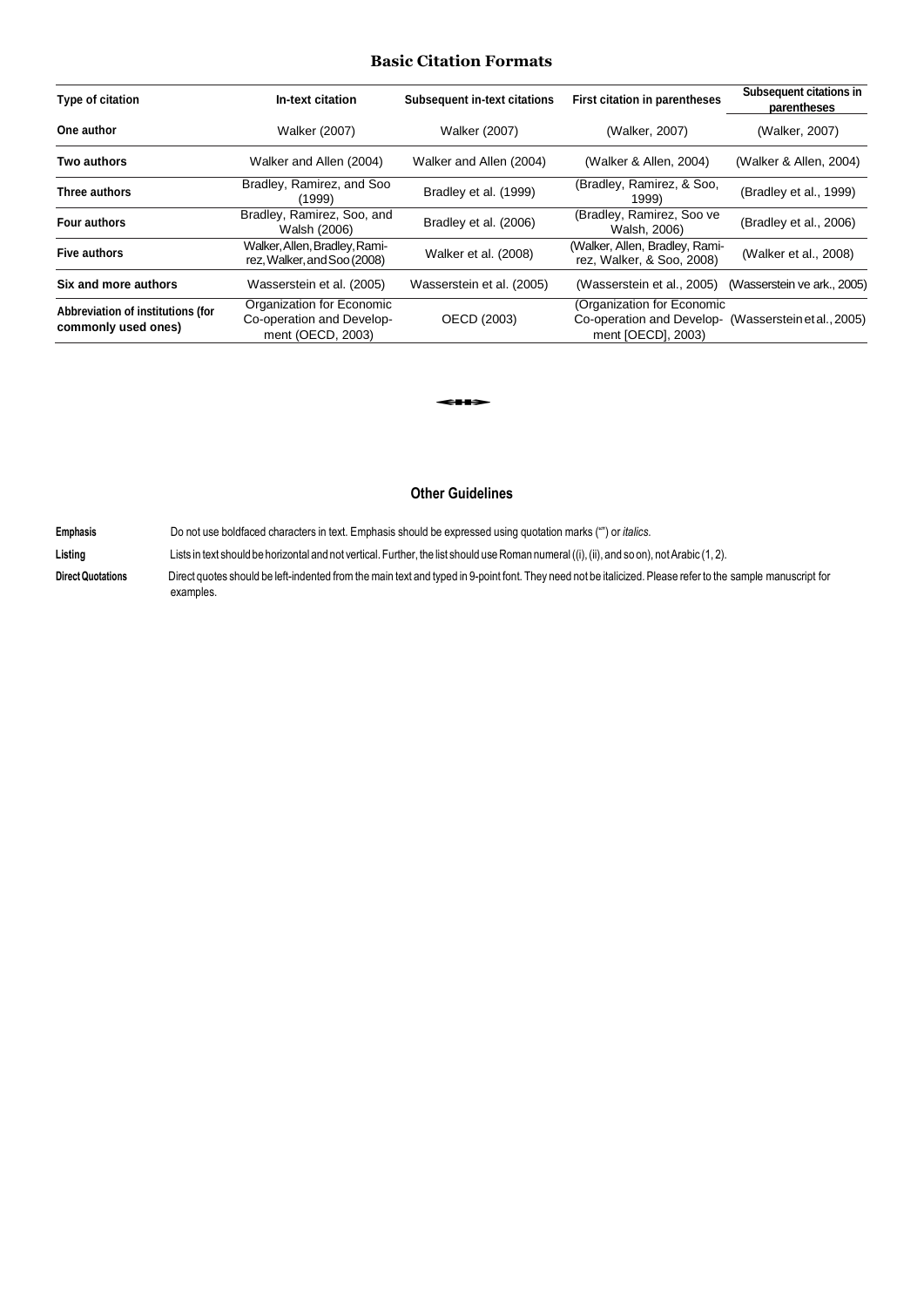# **Reference Examples**

|                                                       | <b>Book in Turkish</b><br>Balcı, A. (2007). Sosyal bilimlerde araştırma: Yöntem, teknik ve ilkeler. Ankara: Pegem Akademi Yayıncılık.                                                                                                                                                                                                                                                                                            |
|-------------------------------------------------------|----------------------------------------------------------------------------------------------------------------------------------------------------------------------------------------------------------------------------------------------------------------------------------------------------------------------------------------------------------------------------------------------------------------------------------|
|                                                       | <b>Book Translated into Turkish</b>                                                                                                                                                                                                                                                                                                                                                                                              |
|                                                       | Morris, C. (2002). Psikolojiyi anlamak (Trans. A. Erkuş, A. D. Batıgün, & B. Ayvaşık). Ankara: TPD Yayınları.<br><b>Edited Book</b>                                                                                                                                                                                                                                                                                              |
| <b>Books</b>                                          | Bahar, M. (Ed.). (2006). Fen ve teknoloji öğretimi. Ankara: Pegem Akademi Yayıncılık.                                                                                                                                                                                                                                                                                                                                            |
|                                                       | <b>Turkish Book with Multiple Authors</b><br>Büyüköztürk, Ş., Çakmak, E. Ç., Akgün, Ö. E., Karadeniz, Ş., & Demirel, F. (2009). Bilimsel araştırma yöntemleri. Ankara: Pegem Akademi Yayınları.                                                                                                                                                                                                                                  |
|                                                       | <b>Book in English</b><br>Bryman, A., & Cramer, D. (1997). Quantitative daha analysis with SPSS for Windows: A quide for social scientists. New York: Routledge.                                                                                                                                                                                                                                                                 |
|                                                       | <b>Book Chapter in Edited Book</b><br>Gülgöz, S. (2005). Five factor theory and NEO-PI-R in Turkey. In J. Allik & R. R. McCrae (Eds.), The five-factor model of personality across cultu-<br>res (pp. 175-196). Dordrecht, Netherlands: Kluwer Academic Publishers.                                                                                                                                                              |
|                                                       | <b>Turkish Article</b><br>Bursal, M., & Yiğit, N. (2012). Fenveteknoloji öğretmenadaylarının bilgi iletişim teknolojileri (BİT) kullanımı vemateryal tasarımı özyeterlik inanışla-<br>rı. Kuram ve Uygulamada Eğitim Bilimleri, 12, 1073-1088.                                                                                                                                                                                   |
| <b>Periodicals</b>                                    | Journal article with DOI<br>Herbst-Damm, K. L., & Kulik, J. A. (2005). Volunteer support, marital status, and the survival times of terminally ill patients. Health Psychology,<br>24, 225-229. doi: 10.1037/0278-6133.24.2.225                                                                                                                                                                                                  |
|                                                       | Journal article with DOI, more than seven authors<br>Gilbert, D. G., McClarnon, J. F., Rabinovich, N. E., Sugai, C., Plath, L. C., Asgaard, G.,  Botros, N. (2004). Effects of quitting smoking on EEG<br>activation and attention last for more than 31 days and are more severe with stress, dependence, DRD2 A1 allele, and depressive traits. Nicotine<br>and Tobacco Research, 6, 249-267. doi:10.1080/14622200410001676305 |
|                                                       | <b>Online Magazine Article</b><br>Sillick, T. J., & Schutte, N. S. (2006). Emotional intelligence and self-esteem mediate between perceived early parental love and adult happiness.<br>E-Journal of Applied Psychology, 2(2), 38-48. Retrieved from http://ojs.lib.swin.edu.au/index. php/ejap                                                                                                                                  |
|                                                       | <b>Advance Online Publication</b><br>Von Ledebur, S. C. (2007). Optimizing knowledge transfer by new employees in companies. Knowledge Management Research & Practice.<br>Advance online publication. doi:10.1057/palgrave.kmrp.8500141                                                                                                                                                                                          |
|                                                       | Master's Thesis, from a Commercial Database<br>McNiel, D. S. (2006). Meaning through narrative: A personal narrative discussing growing up with an alcoholic mother (Master's thesis). Available<br>from ProOuest Dissertations and Theses database. (UMI No. 1434728)                                                                                                                                                           |
|                                                       | Doctoral Dissertation, from an Institutional Database<br>Adams, R. J. (1973). Building a foundation for evaluation of instruction in higher education and continuing education (Doctoral dissertation).<br>Retrieved from http://www.ohiolink.edu/etd/                                                                                                                                                                           |
| Doctoral                                              | Doctoral Dissertation, from the Web<br>Bruckman, A. (1997). MOOSE Crossing: Construction, community, and learning in a networked virtual world for kids (Doctoral dissertation,<br>Massachusetts Institute of Technology). Retrieved from http://www-static.cc.gatech.edu/-asb/thesis/                                                                                                                                           |
| <b>Dissertations</b><br>and Master's<br><b>Theses</b> | Doctoral Dissertation, Abstracted in DAI<br>Appelbaum, L. G. (2005). Three studies of human information processing: Texture amplification, motion representation, and figure-ground segre-<br>gation. Dissertation Abstracts International: Section B. Sciences and Engineering, 65(10), 5428.                                                                                                                                   |
|                                                       | Doctoral Thesis, from a University outside the United States<br>Carlbom, P. (2000). Carbody and passengers in rail vehicle dynamics (Doctoral thesis, Royal Institute of Technology, Stockholm, Sweden). Ret-<br>rieved from http://urn.kb.se/resolve?urn=urn:nbn:se:kth:diva-3029                                                                                                                                               |
|                                                       | Doctoral Dissertations and Master's Theses in Turkish<br>Atkıncı, H. (2001). İlköğretim birinci kademe eğitim programlarının yaratıcı düşünmenin gelişimine etkisi (Master's thesis, Onsekiz Mayıs University,<br>Canakkale, Turkey). Retrieved from https://tez.yok.gov.tr/UlusalTezMerkezi/                                                                                                                                    |
|                                                       | Aydın, F. (2009). İşbirlikli öğrenme yönteminin 10. sınıf coğrafya dersinde başarıya, tutuma ve motivasyona etkileri (Doctoral dissertation, Onsekiz<br>Mayıs University, Canakkale, Turkey). Retrieved from https://tez.yok.gov.tr/UlusalTezMerkezi/                                                                                                                                                                            |
|                                                       | Symposium<br>Contributor, A. A., Contributor, B. B., Contributor, C. C., & Contributor, D. D. (Year, Month). Title of contribution. In E. E. Chairperson (Chair), Title<br>of symposium. Symposium conducted at the meeting of Organization Name, Location.                                                                                                                                                                      |
| <b>Meetings and</b><br>Symposia                       | <b>Paper Presentation or Poster Session</b><br>Presenter, A. A. (Year, Month). Title of paper or poster. Paper or poster session presented at the meeting of Organization Name, Location.                                                                                                                                                                                                                                        |
|                                                       | <b>Symposium Contribution</b><br>Muellbauer, J. (2007, September). Housing, credit, and consumer expenditure. In S. C. Ludvigson (Chair), Housing and consumer behavior.<br>Symposium conducted at the meeting of the Federal Reserve Bank of Kansas City, Jackson Hole, WY.                                                                                                                                                     |
|                                                       | <b>Conference Paper Abstract Retrieved Online</b><br>Liu, S. (2005, May). Defending against business crises with the help of intelligent agent based early warning solutions. Paper presented at the<br>Seventh International Conference on Enterprise Information Systems, Miami, FL. Abstract retrieved from http://www.iceis.org/iceis2005/abstra-<br>cts_2005.htm                                                            |
|                                                       | <b>Proceedings Published Regularly Online</b><br>Herculano-Houzel, S., Collins, C. E., Wong, P., Kaas, J. H., & Lent, R. (2008). The basic nonuniformity of the cerebral cortex. Proceedings of the<br>National Academy of Sciences, 105, 12593-12598. doi:10.1073/pnas.0805417105                                                                                                                                               |
|                                                       | Proceedings Published in Book Form<br>Katz, I., Gabayan, K., & Aghajan, H. (2007). A multi-touch surface using multiple cameras. In J. Blanc-Talon, W. Philips, D. Popescu, & P. Sc-<br>heunders (Eds.), Lecture Notes in Computer Science: Vol. 4678. Advanced Concepts for Intelligent Vision Systems (pp. 97-108). Berlin, Ger-                                                                                               |

many: Springer-Verlag. doi:10.1007/978-3-540-74607-2\_9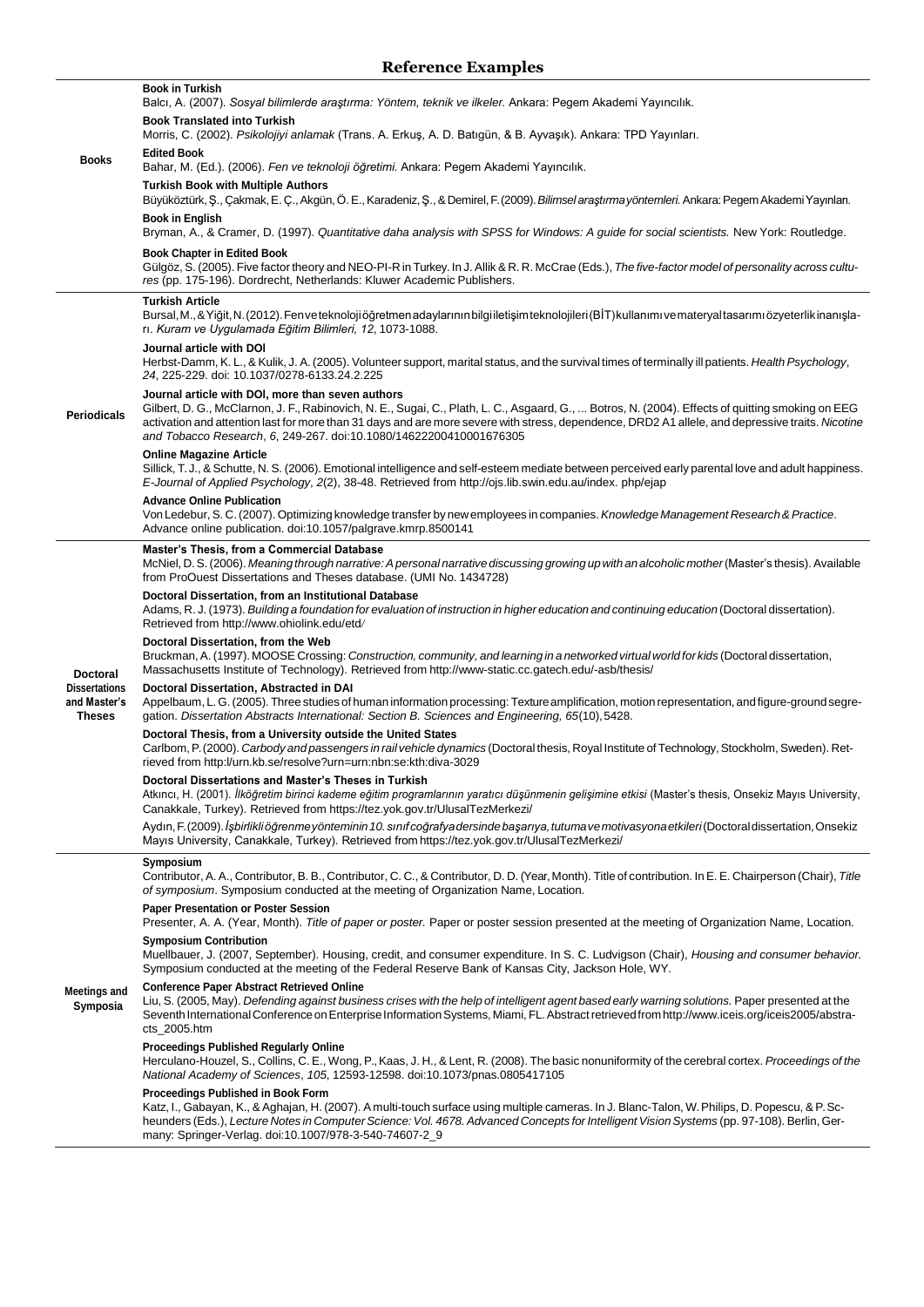### **Efficiency of Social Studies Integrated Character Education Program**

### **Abstract**

The aim of this study was to define the level of quality and types of analytical errors for measurement instruments used [i.e., interview forms, achievement tests and scales] in doctoral dissertations produced in educational sciences in Turkey. The study was designed to determine the levels of factors concerning quality in research methods and the case study model was used. Theoretical universe for the study was 324 doctoral dissertations in educational sciences in Turkey from 2003 to 2007. Sampling group was consisted of 211 doctoral dissertations accessed through online in the National Thesis Center. In order to collect the data, an evaluation form was developed by the researcher and the data analysis method was epistemological document analysis. In the analysis process, frequencies, descriptive statistics, and typology analysis techniques were used. The findings indicate that the properties of measurement tools used in dissertations in educational sciences were absent and that the most common analytical mistake was the absence of validity.

**Keywords:** Research in educational sciences • Measurement instrument • Design errors • Character education • Social studies

The number of educational research concerning the educational system has gained an important role in the decade. While some of the published studies have created a basis for educational reforms, another portion has tested the results of previous research and the reliability via literature review (Balcı & Apaydın, 2009; Odom et al., 2005; Onwuegbuzie & Daniel, 2003). In parallel to this growth in quantity, inquiry process of educational research, the results reached through the conduct of research and the availability of high quality works are quite important. When these studies were examined, some authors' findings included misconceptions, contrary to the reality, opposite findings were expressed. This study provides an important and necessary synthesis of studies (Dunkin, 1996).

#### **Purpose**

The purpose of this study was to examine the quality of research, measurement instruments and the types of analytical errors in doctoral dissertations in educational sciences produced in the Turkish universities.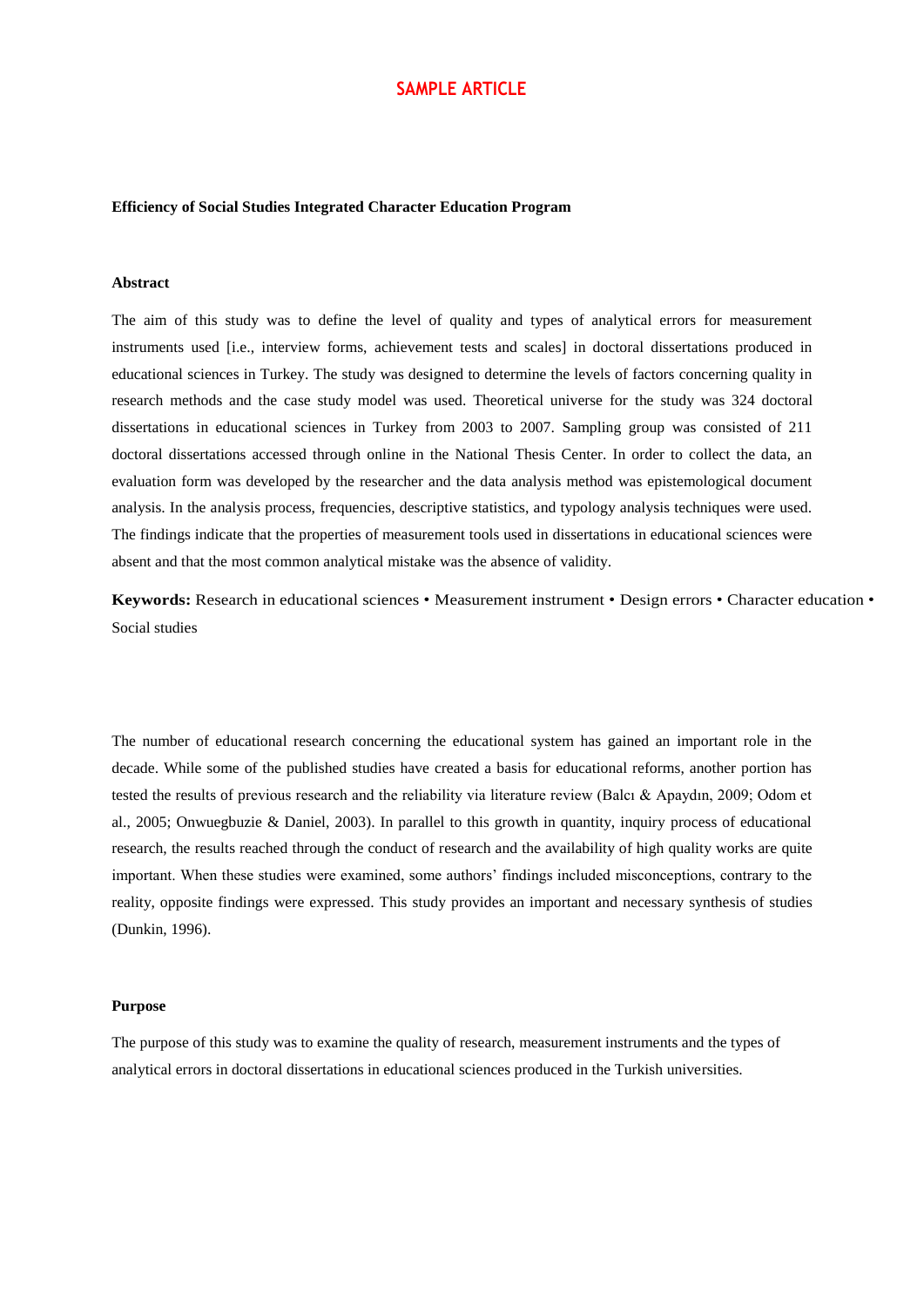#### **Method**

### **Research Design**

While conducting the research, which aimed to determine the measurement instruments used and the analytical errors in the doctoral dissertations in educational sciences between the years of 2003 and 2007, the case study design had been used in addition to the other qualitative research designs (Creswell, 1998; Merriam, 1998).

#### **Universe and Sampling**

The theoretical universe of this research was the doctoral dissertations produced in Turkey in education sciences. Yet, the theoretical universe to study, which was identified by taking into consideration the improvements in methodology and whether they were up to date, included 324 doctoral dissertations education sciences between the years of 2003 and 2007 (Yüksek Öğretim Kurulu [YÖK], 2008).

### **Data Analysis**

**Quantitative Dimension:** SPSS package was used to analyze the data. The comparisons according to the variables of gender, branch and position were made and chi-square test was conducted.

**Qualitative Method:** Content analysis method was used to analyze the qualitative data. In the analysis of the qualitative data, other questions were encoded and their frequency analyses were conducted. The questions were evaluated and interpreted together with their frequency. The obtained findings were significantly classified. The frequency of the opinions that were classified was determined and the conclusions were interpreted via this obtained data (Silverman, 2006).

#### **Results**

The measurement instruments used in doctoral theses in educational sciences and their percentages were as follows: (1) *scale* (*n =* 163, %63.1) and (2) *interview form* (*n =* 54, %20.9), (3) *achievement test* (*n =* 32, %12.4) and (4) *observation form* (*n =* 9, %12.4).

The general quality levels of measurement instruments vary from 0.68 to 5.57 based on the item. The total average point of measuring instruments was calculated as  $2.18$  (SD = 1.46, Median = 1.86). The quality levels of interview forms vary from 2.51 to 5.34 based on the item. The total average point of interview forms was calculated as 3.85 [SD = 2.08, Median = 3.67]. The quality levels of achievement tests vary from 1.19 to 4.97 based on the item. The total average point of achievement tests was calculated as  $2.39$  [SD = 1.28, Median = 2.20].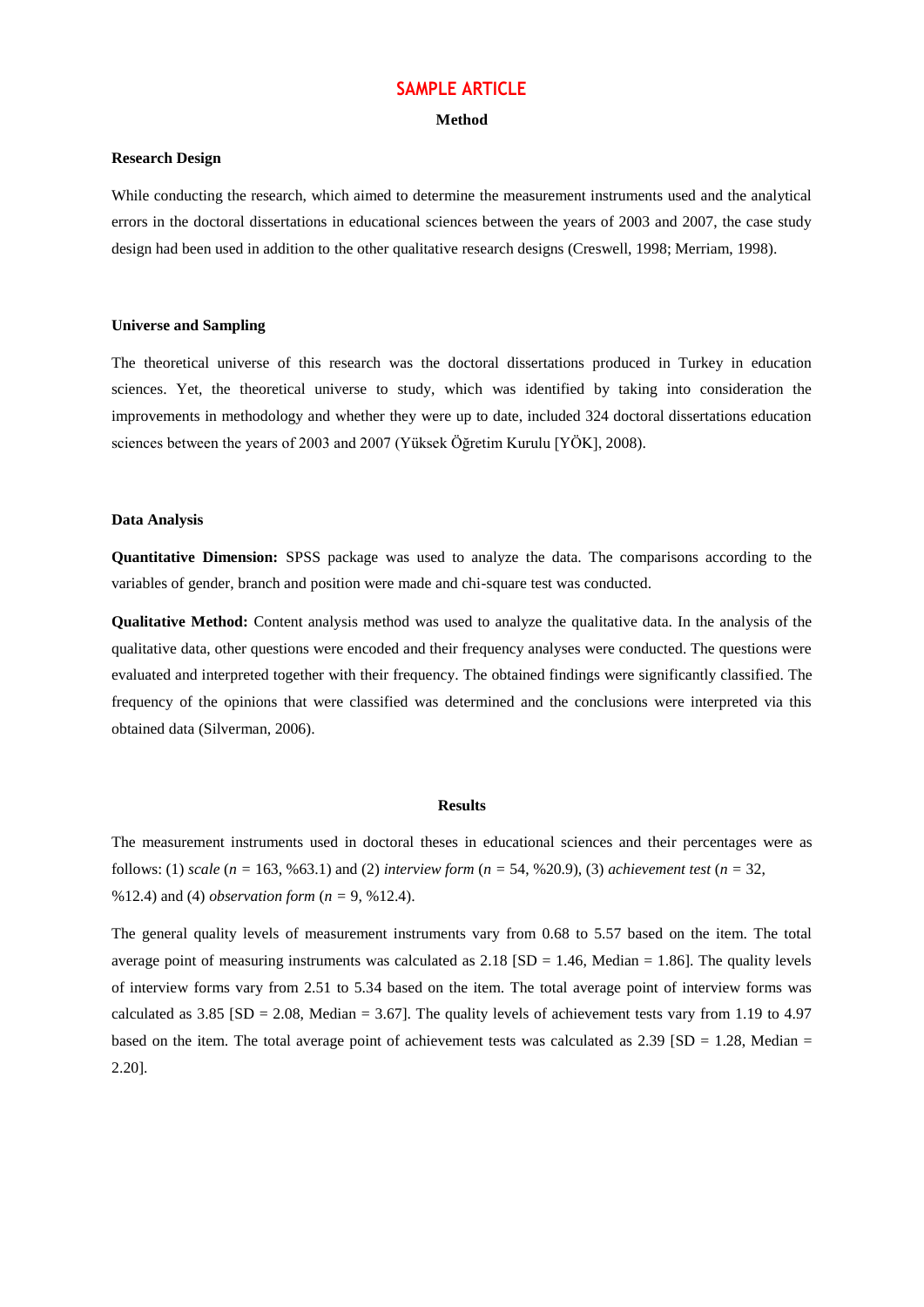### Table 1

| <b>Variables</b>   | B        | <b>Std. Error</b> | ß       |          |
|--------------------|----------|-------------------|---------|----------|
| Constant           | 58.55    | 2.161             |         | 27.101   |
| Gender             | 1.48     | .757              | .085    | 1.961    |
| <b>Grade</b> level | $-.521$  | .369              | $-.066$ | $-1.414$ |
| <b>GPA</b>         | 1.430    | .431              | .146    | 3.322    |
| Absenteeism        | $-1.310$ | .450              | $-.137$ | $-2.914$ |

*Multiple Regression Results Regarding the Relationship between Demographic Characteristics and Resiliency Level of Students*

 $R = .271 R^2 = .073$ 

 $F_{(4, 505)} = 9.98, p < .01$ 

The present quantitative study results were also supported by qualitative data. Two examples of expressions made by PPETs after intervention are following:

"…If I consider my status before participating in this study, I think I am better at measurement and evaluation in physical education and general education. I can apply alternative assessments tools better henceforward…"

"…We are more knowledgeable now. In the future, we are going to be able to better…

### **Discussion**

The level of measurement instruments used in doctoral theses in educational sciences by means of general properties were normally insufficient while the info was not provided regarding the properties of the measurement instruments in the qualitative studies which was considered as an error (Punch, 2005; Neuman, 2007). These finding were similar to the research findings of Onwuegbuzie (2002), Stevenson (2000), and West, Carmody and Stallings (1983).

The quality level of *interview forms* used as measurement instrument in doctoral theses was insufficient. The most important error in this dimension was the lack of pilot studies or lack of explanations of pilot test results in the theses where pilot study has been conducted (Mason, 1996; Patton, 2002).

The quality level of *achievement tests* used as other measurement instruments in doctoral theses was insufficient. This result of the research was in correspondence with some of the earlier research findings [*see*: Hall, 1986; Kırcaali-İftar, 1999; Onwuegbuzie, 2002].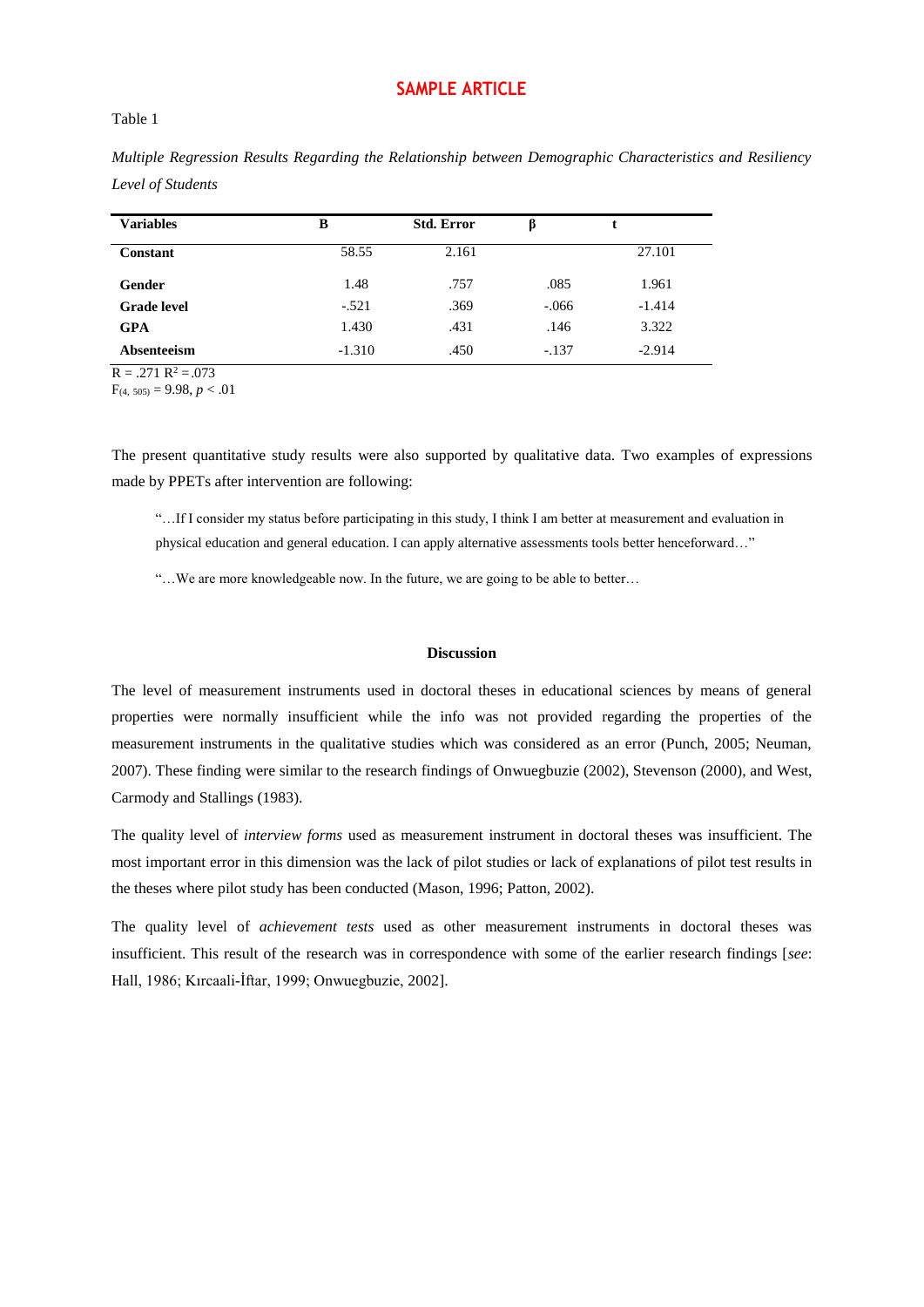#### **References**

Adams, R. J. (1973). *Building a foundation for evaluation of instruction in higher education and continuing education* (Doctoral dissertation). Retrieved from<http://www.ohiolink.edu/etd/>

Appelbaum, L. G. (2005). Three studies of human information processing: Texture amplification, motion representation, and figure-ground segregation. *Dissertation Abstracts International: Section B. Sciences and Engineering*, *65*(10), 5428.

Bahar, M. (Ed.). (2006). *Fen ve teknoloji öğretimi*. Ankara: Pegem Akademi Yayıncılık.

Balcı, A. (2007). *Sosyal bilimlerde araştırma: Yöntem, teknik ve ilkeler.* Ankara: Pegema Yayıncılık.

Bruckman, A. (1997). *MOOSE Crossing: Construction, community, and learning in a networked virtual world for kids* (Doctoral dissertation, Massachusetts Institute of Technology). Retrieved from [http://www](http://www-/)static.cc.gatech.edu/-asb/thesis/

Bryman, A., & Cramer, D. (1997). *Quantitative daha analysis with SPSS for Windows: A guide for social scientists*. New York: Routledge

Büyüköztürk, Ş., Çakmak, E. Ç., Akgün, Ö. E., Karadeniz, Ş., & Demirel, F. (2009). *Bilimsel araştırma yöntemleri*. Ankara: Pegem Akademi Yayınları.

Carlbom, P. (2000). *Carbody and passengers in rail vehicle dynamics* (Doctoral thesis, Royal Institute of Technology, Stockholm, Sweden). Retrieved from http:l/urn.kb.se/resolve?urn=urn:nbn:se:kth:diva-3029

Gilbert, D. G., McClarnon, J. F., Rabinovich, N. E., Sugai, C., Plath, L. C., Asgaard, G., ... Botros, N. (2004). Effects of quitting smoking on EEG activation and attention last for more than 31 days and are more severe with stress, dependence, DRD2 A1 allele, and depressive traits. *Nicotine and Tobacco Research, 6,* 249-267. doi:10.1080/14622200410001676305

Gülgöz, S. (2005). Five factor theory and NEO-PI-R in Turkey. In J. Allik & R. R. McCrae (Eds.), *The fivefactor model of personality across cultures* (pp. 175-196). Dordrecht, Netherlands: Kluwer Academic Publishers.

Herbst-Damm, K. L., & Kulik, J. A. (2005). Volunteer support, marital status, and the survival times of terminally ill patients. *Health Psychology*, *24*, 225-229. doi: 10.1037/0278-6133.24.2.225

Herculano-Houzel, S., Collins, C. E., Wong, P., Kaas, J. H., & Lent, R. (2008). The basic nonuniformity of the cerebral cortex. *Proceedings of the National Academy of Sciences, 105*, 12593-12598. doi:10.1073/pnas.0805417105

Katz, I., Gabayan, K., & Aghajan, H. (2007). A multi-touch surface using multiple cameras. In J. Blanc-Talon, W. Philips, D. Popescu, & P. Scheunders (Eds.), *Lecture Notes in Computer Science*: *Vol. 4678. Advanced Concepts for Intelligent Vision Systems* (pp. 97-108). Berlin, Germany: Springer-Verlag. doi:10.1007/978-3- 540-74607-2\_9